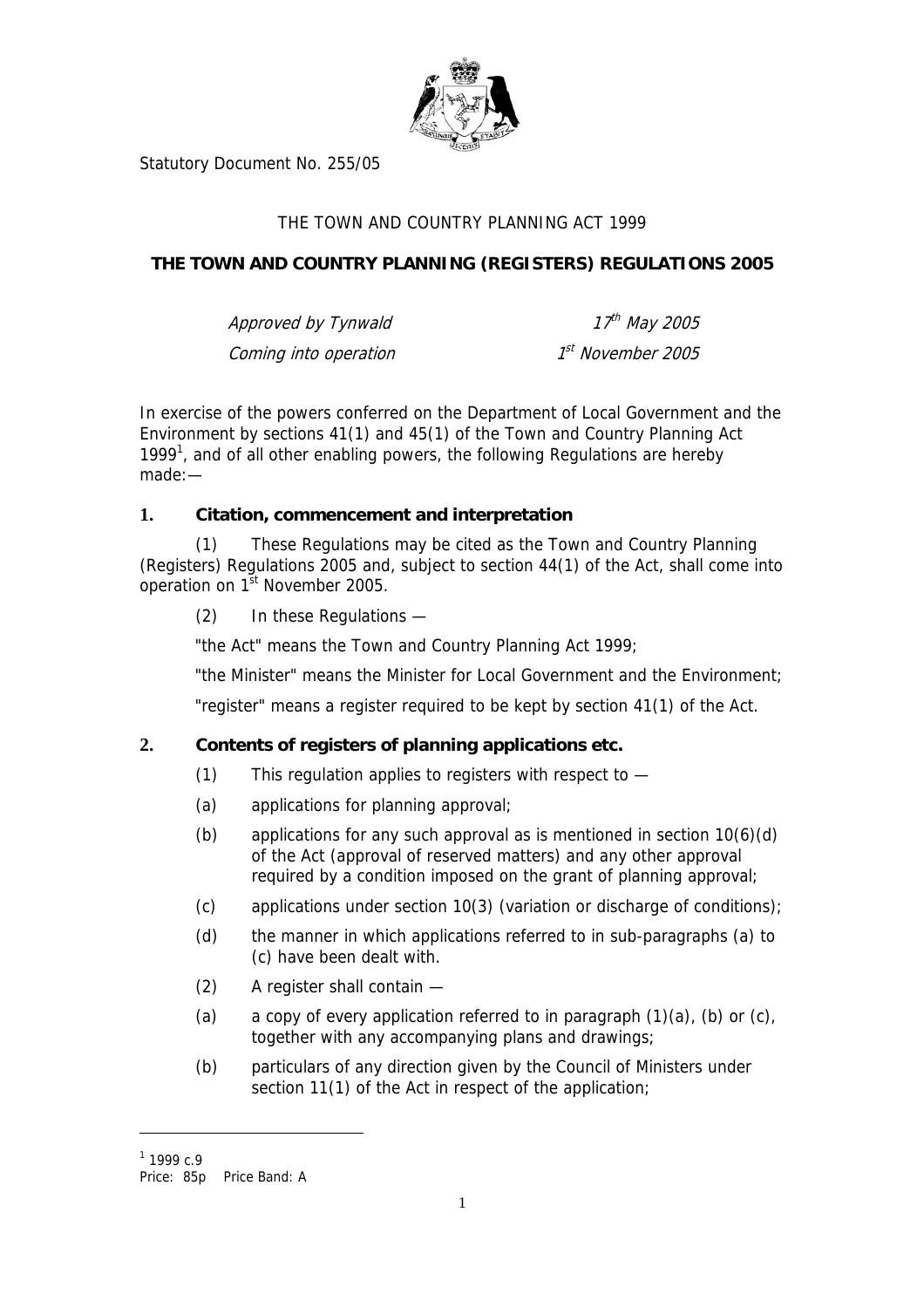- (c) a copy of the notice of the decision, if any, of the Department or the Council of Ministers in respect of the application, including details of any conditions subject to which planning approval was granted, the date of such decision, by whom it was granted and whether or not on an appeal;
- (d) if the decision was made on an appeal to the Minister, a copy of the report of the appointed person in relation to the appeal;
- (e) in the case of an application for planning approval, a reference to the entry in the register relating to any application mentioned in paragraph (1)(b) or (c) relevant to that approval and the date of the decision on any such application.

# **3. Contents of registers of applications for registered building consent etc.**

- (1) This regulation applies to registers with respect to —
- (a) applications for consent to the demolition or alteration of registered buildings, buildings the subject of building preservation notices and buildings in conservation areas;
- (b) applications for any approval required by a condition imposed on the grant of registered building consent;
- (c) applications under paragraph 3 of Schedule 3 to the Act (variation or discharge of conditions);
- (d) the manner in which applications referred to in sub-paragraphs (a) to (c) have been dealt with.
- (2) A register shall contain —
- (a) a copy of every application referred to in paragraph  $(1)(a)$ ,  $(b)$  or  $(c)$ , together with any accompanying plans and drawings;
- (d) a copy of the notice of the decision, if any, of the Department or the Council of Ministers in respect of the application, including details of any conditions subject to which registered building consent was granted, the date of such decision, by whom it was granted and whether or not on an appeal;
- (d) if the decision was made on an appeal to the Minister, a copy of the report of the appointed person in relation to the appeal;
- (e) in the case of an application for registered building consent, a reference to the entry in the register relating to any application mentioned in paragraph (1)(b) or (c) relevant to that approval and the date of the decision on any such application.

#### **4. Contents of registers of building preservation notices**

(1) This regulation applies to registers with respect to building preservation notices.

- (2) A register shall contain —
- (a) a copy of every building preservation notice;
- (b) the date on which it came into force;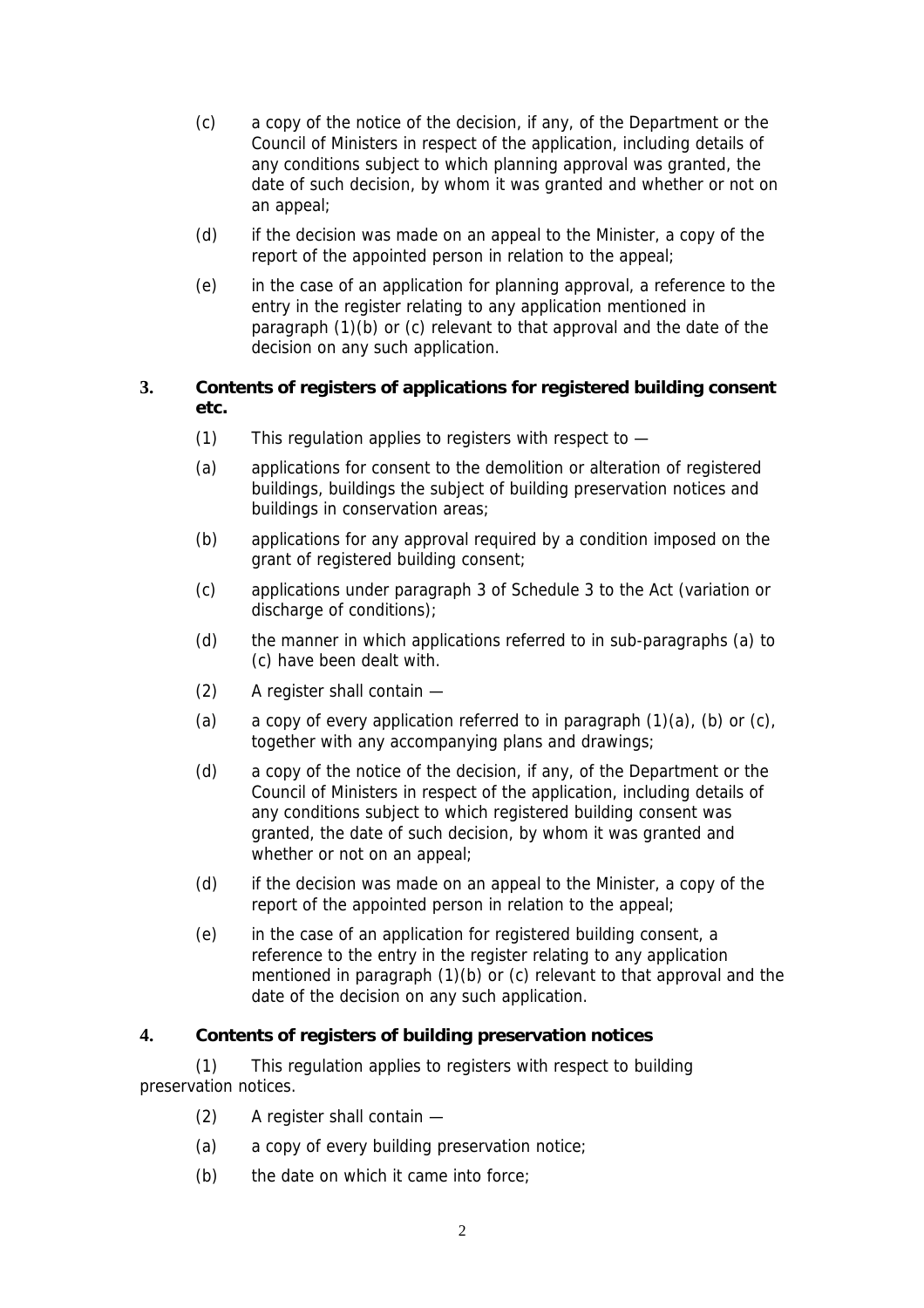- (c) a description of the building in question sufficient to enable it to be identified;
- (d) the nature of the special architectural or historic interest of the building (including any matters taken into account by the Department under section 14(2) of the Act).

(3) All entries relating to a building preservation notice shall be removed from the register if the notice ceases to be in force.

## **5. Contents of registers of certificates**

(1) This regulation applies to registers with respect to certificates under section 24 of the Act (certificates of lawfulness of existing or proposed use or development).

- (2) A register shall contain —
- (a) the name and address of the applicant for such a certificate;
- (b) the date of the application;
- (c) the address or location of the land to which the application relates;
- (d) the description of the use, operations or other matter included in the application;
- (e) the decision, if any, of the Department in respect of the application and the date of such decision; and
- (f) a copy of the certificate, if any.

#### **6. Contents of register of enforcement and stop notices**

(1) This regulation applies to registers of enforcement notices, stop notices and registered building enforcement notices.

(2) A register shall contain the following information with respect to every enforcement notice —

- (a) the address of the land to which the notice relates or a plan by reference to which its situation can be ascertained;
- (b) the date of issue of the notice;
- (c) the date of service of copies of the notice;
- (d) a statement or summary of the breach of planning control alleged and the requirements of the notice, including the period within which any required steps are to be taken;
- (e) the period specified in the notice as the period on the expiration of which it is to take effect:
- (f) information on any extension of that period under paragraph 6 of Schedule 4 to the Act;
- (g) information on any variation of the notice on an appeal to the High Bailiff under paragraph 10 of that Schedule;
- (h) the date of service and, if applicable, of withdrawal of any stop notice referring to the enforcement notice, together with a statement or summary of the activity prohibited by any such stop notice.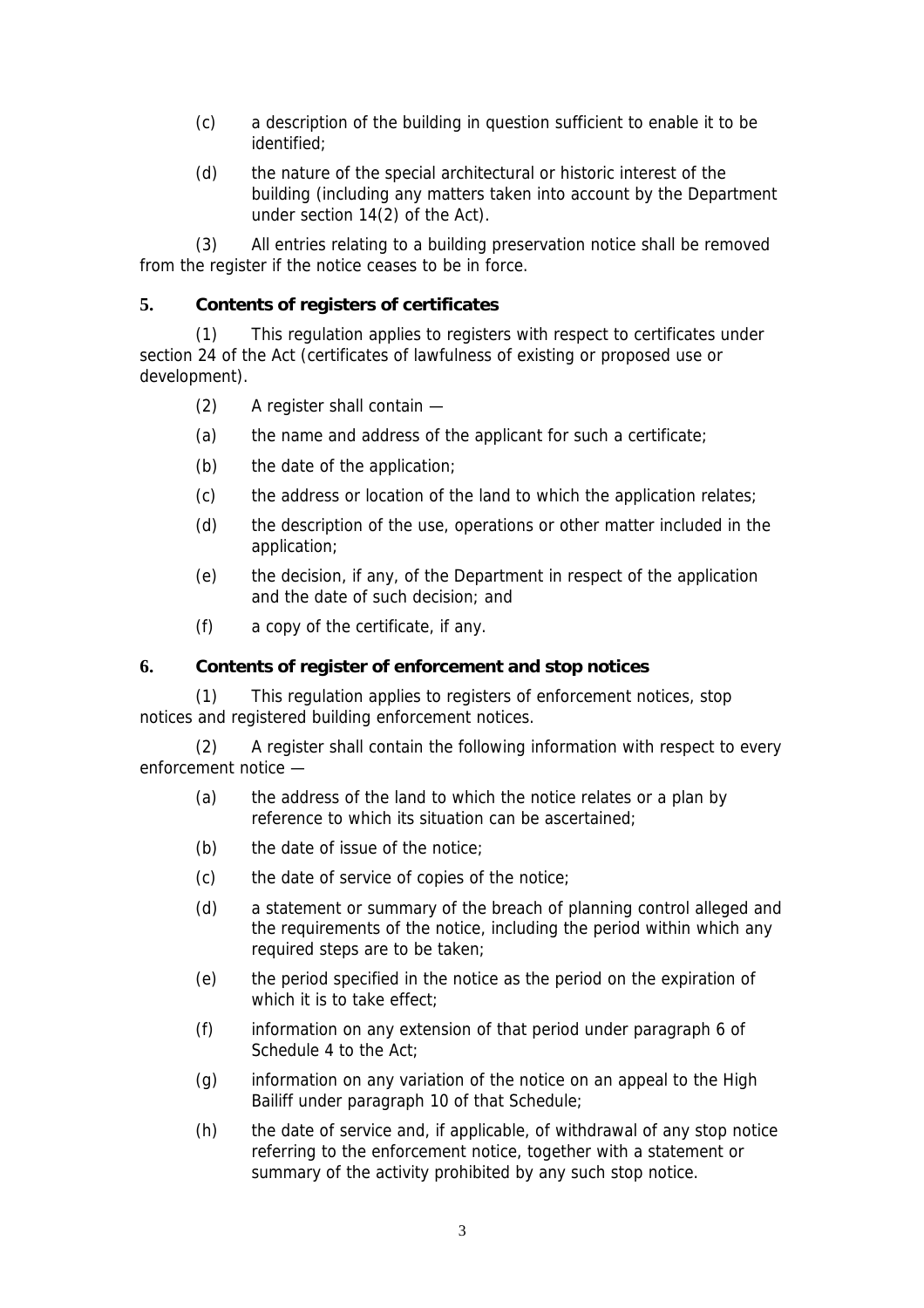(3) All entries relating to an enforcement notice or stop notice shall be removed from the register if the relevant enforcement notice is —

- (a) quashed by the High Bailiff, or
- (b) withdrawn.

## **7. Contents of register of registered building enforcement notices**

(1) This regulation applies to registers of registered building enforcement notices.

(2) A register shall contain the following information with respect to every registered building enforcement notice —

- (a) a description of the building to which it relates sufficient to enable it to be identified, including a reference to the relevant entry in the Protected Buildings Register;
- (b) the date of issue of the notice;
- (c) the date of service of copies of the notice;
- (d) a statement or summary of the contravention alleged and the requirements of the notice, including the period within which any required steps are to be taken;
- (e) the period specified in the notice as the period on the expiration of which it is to take effect;
- (f) information on any extension of that period under paragraph 5 of Schedule 5 to the Act;
- (g) information on any variation of the notice on an appeal to the High Bailiff under paragraph 8 of that Schedule.

(3) All entries relating to a registered building enforcement notice shall be removed from the register if the notice is —

- (a) quashed by the High Bailiff, or
- (b) withdrawn.

## **8. Indexes**

Every register shall include an index for enabling a person to trace any entry in the register by reference to the address of the land or building to which the entry relates.

MADE 19th April 2005

# John Rimington Minister for Local Government and the Environment